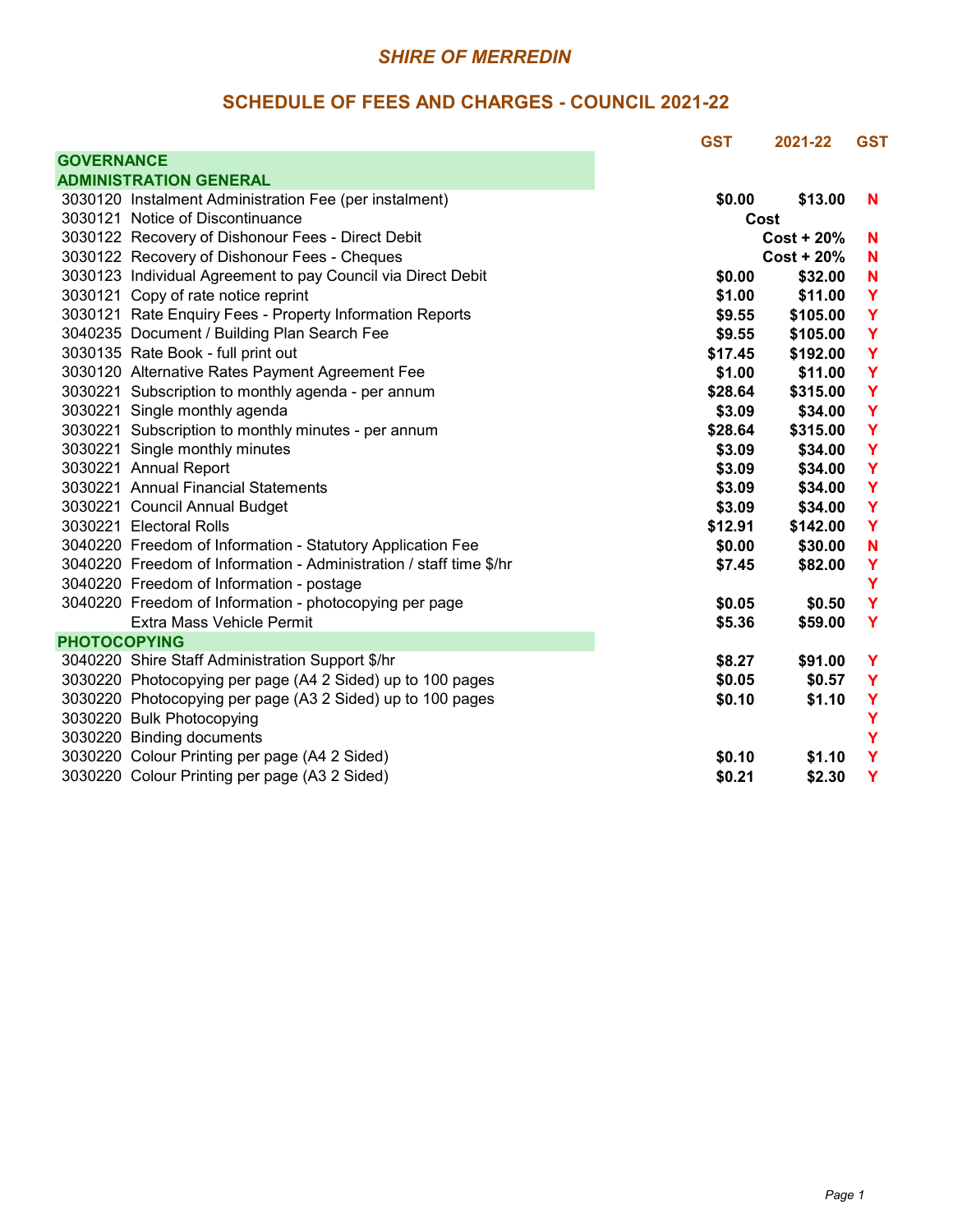|                   |                                                                                   | <b>GST</b> | 2021-22    | <b>GST</b> |
|-------------------|-----------------------------------------------------------------------------------|------------|------------|------------|
|                   | LAW, ORDER AND PUBLIC SAFETY                                                      |            |            |            |
| <b>POUND FEES</b> |                                                                                   |            |            |            |
|                   | 3050221 Replacement Dog/Cat Tag                                                   | \$0.00     | \$2.60     | N          |
|                   | 3050220 Impounding Fee                                                            | \$0.00     | \$77.00    | N          |
|                   | 3050220 Release Fee                                                               | \$0.00     | \$52.00    | N          |
|                   | 3050220 Pound Cleaning on Public Holidays/Weekends (per day)                      | \$0.00     | \$124.00   | N          |
|                   | Bark Deterrent - bond only                                                        | \$0.00     | \$180.00   | N          |
|                   | 3050234 Bark Deterrent Hire (per day)                                             | \$0.00     | \$21.00    | N          |
|                   | 3050220 Sustenance Charge (per day)                                               | \$0.00     | \$21.00    | N          |
|                   | 3050222 Surrender/Destruction of small animal including dog                       | \$0.00     | \$62.00    | N          |
|                   | 3050222 Surrender/Destruction of large animal eg. sheep/horse                     | \$0.00     | \$82.00    | N          |
|                   | 3050222 Animal Disposal Fee                                                       | \$0.00     | \$62.00    | N          |
|                   | <b>MISCELLANEOUS CHARGES</b>                                                      |            |            |            |
|                   | 1042445 Access to power on Shire property per day                                 | \$4.00     | \$44.00    | Y          |
|                   | 1052440 Vehicle Impounding Fee in Town site + Towing Charges                      | \$0.00     | \$138.00   | N          |
|                   | I052440 Vehicle Impounding Fee outside Town site + Towing Charges                 | \$0.00     | \$138.00   | N          |
|                   | 1052440 Staff Professional Services Ranger Fee per hour                           | \$8.27     | \$91.00    | Y          |
|                   | <b>STALL HOLDERS / STREET TRADER</b>                                              |            |            |            |
|                   | 3070421 Stall Holder/Street Trader - Community/charitable/government organisation | \$0.00     | \$0.00     |            |
|                   | 3070421 Stall Holder/Street Trader - per day (max 6 days)                         | \$0.00     | \$21.00    | N          |
|                   | 3070421 Stall Holder/Street Trader - per week (max 21 days)                       | \$0.00     | \$98.00    | N          |
|                   | 3070421 Stall Holder/Street Trader - per annum                                    | \$0.00     | \$1,112.00 | N          |
|                   | FOOD ACT 2008 SECTION 110                                                         |            |            |            |
|                   | 3070420 Food business surveillance fee (High Risk Food Premises)                  | \$0.00     | \$200.00   | N          |
|                   | 3070420 Food business surveillance fee (Medium Risk Food Premises)                | \$0.00     | \$150.00   | N          |
|                   | 3070420 Food business surveillance fee (Low Risk Food Premises)                   | \$0.00     | \$100.00   | N          |
|                   | 3070421 Food Business Registration Fee                                            | \$0.00     | \$53.00    | N          |
|                   | 3070421 Transfer of Food Business Registration                                    | \$0.00     | \$53.00    | N          |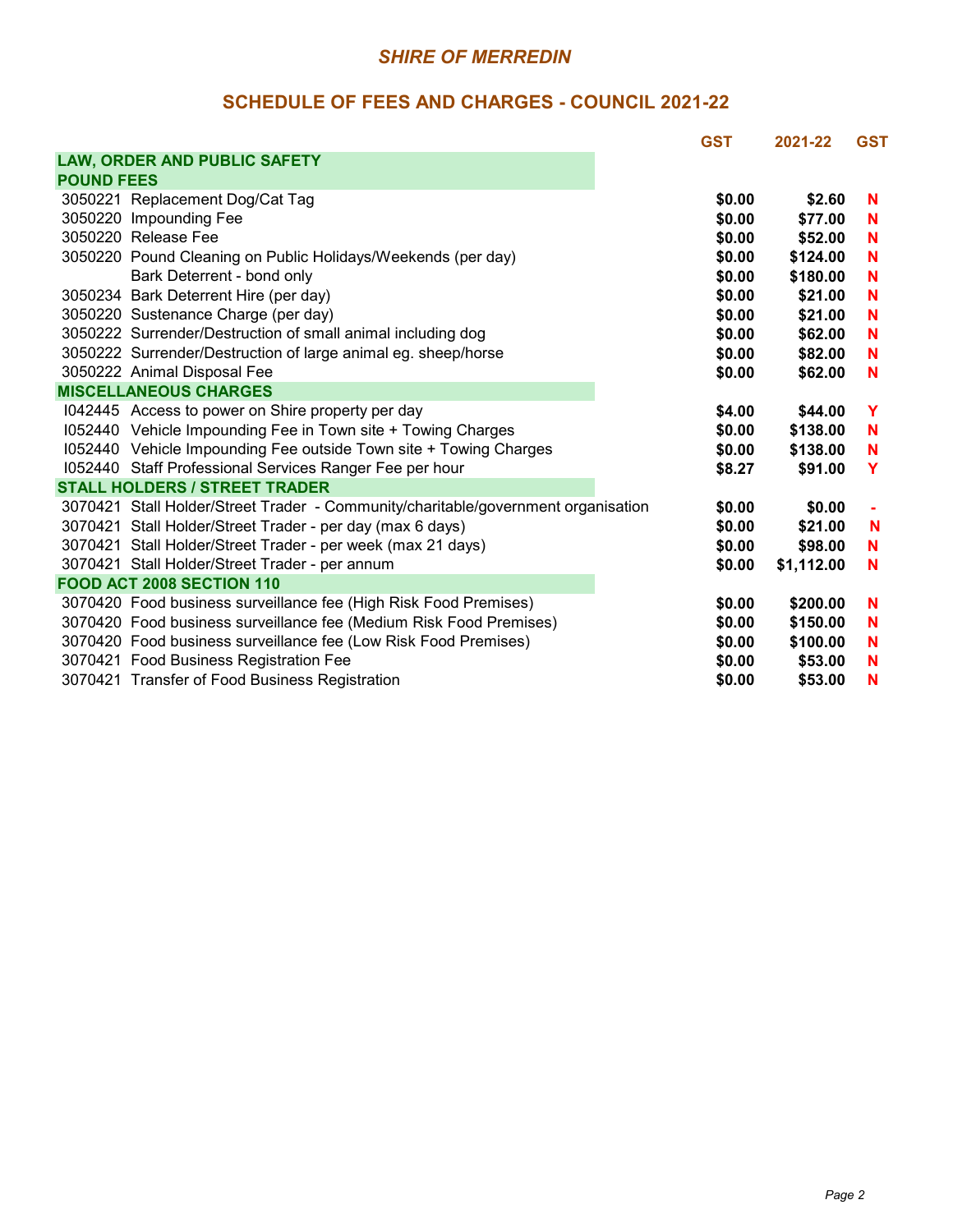|                                                                                                                         | <b>GST</b>       | 2021-22            | <b>GST</b> |
|-------------------------------------------------------------------------------------------------------------------------|------------------|--------------------|------------|
| <b>LOCAL LAWS</b>                                                                                                       |                  |                    |            |
| <b>LOCAL LAWS FEES AND CHARGES</b>                                                                                      |                  |                    |            |
| 3050234 Bee Keeping Application fee - clause 4(d)<br>3050234 Approved Kennel Application / Renewal fee - clause 4.10(1) | \$0.00<br>\$0.00 | \$56.00<br>\$56.00 | N<br>N     |
| 3100635 Extractive Industries - Security for Restoration and Reinstatement - clause 5.1*                                | \$0.00           | \$10,000.00        | N          |
| 3100635 Extractive Industries License Fee                                                                               | \$0.00           | \$300.00           | N          |
| 3070620 Application and Licensing of Morgues fee - clause 3*                                                            | \$0.00           | \$50.00            | N          |
| 3070421 Application for Registration of Lodging House / Renewal fee - clause 8.1.3*                                     | \$0.00           | \$180.00           | N          |
| Saleyard Fees - clause 7.11                                                                                             | \$0.00           | \$55.00            | N          |
| Permit Fee - clause 7.1                                                                                                 | \$0.00           | \$55.00            | N          |
| Trolley collection / removal fee - clause 4.6                                                                           | \$0.00           | \$55.00            | N          |
| 3130320 Public Building Application                                                                                     | \$0.00           | \$180.00           | N          |
| 3070421 Lodging House Registration/Renewal Fee                                                                          | \$0.00           | \$180.00           | N          |
| 3130320 Registration, Annual Renewal or Transfer of Approved Premises                                                   | \$0.00           | \$180.00           | N          |
| <b>HEALTH</b>                                                                                                           |                  |                    |            |
| <b>GENERAL</b>                                                                                                          |                  |                    |            |
| 3070421 Section 39 Certificate (Travel to be Added to Charge)                                                           | \$7.45           | \$82.00            | Y          |
| 3070421 Section 40 Certificate (Travel to be Added to Charge)                                                           | \$7.45           | \$82.00            | Y          |
| 3070421 Gaming Permit Clearance (Travel to be Added to Charge)                                                          | \$7.45           | \$82.00            | Y          |
| <b>SANITATION</b>                                                                                                       |                  |                    |            |
| <b>GENERAL</b>                                                                                                          |                  |                    |            |
| 3100120 Domestic Refuse Charge 240lt - per annum*                                                                       | \$0.00           | \$88.40            | N          |
| 3100120 Domestic Refuse Charge 240lt - (Additional Pick Up) per annum*                                                  | \$0.00           | \$88.40            | N          |
| 3100120 Domestic/Commercial Refuse Charge 240lt - (Recycling) per annum*                                                | \$0.00           | \$73.90            | N          |
| 3100120 Domestic/Commercial Refuse Charge 240lt - (Additional Recycling) per annum <sup>*</sup>                         | \$0.00           | \$73.90            | N          |
| 3100120 Commercial Refuse Charge 240lt - per annum*                                                                     | \$0.00           | \$88.40            | N          |
| 3100120 Commercial Refuse Charge 240lt - (Additional Pick Up) per annum*                                                | \$0.00           | \$88.40            | N          |
| 3100120 Commercial Refuse Charge 1.5m <sup>3</sup> . - per annum <sup>*</sup>                                           | \$0.00           | \$1,542.80         | N          |
| 3100120<br>Commercial Refuse Charge 1.5m <sup>3</sup> . - (Additional Pick Up) per annum <sup>*</sup>                   | \$0.00           | \$1,542.80         | N          |
| 3100120<br>Commercial Refuse Charge 3.0m <sup>3</sup> . - per annum <sup>*</sup>                                        | \$0.00           | \$2,073.30         | N          |
| 3100120 Commercial Refuse Charge 3.0m <sup>3</sup> . - (Additional Pick Up) per annum <sup>*</sup>                      | \$0.00           | \$2,073.30         | N          |
| 3100120 Commercial Refuse Charge 4.5m <sup>3</sup> . - per annum <sup>*</sup>                                           | \$0.00           | \$3,412.70         | N          |
| 3100120<br>Commercial Refuse Charge 4.5m <sup>3</sup> . - (Additional Pick Up) per annum <sup>*</sup>                   | \$0.00           | \$3,412.70         | N          |
| 3100125 Commercial Co-mingled Recycling Charge 1.5m <sup>3</sup> . - (fortnightly pick up) per ann                      | \$0.00           | \$1,542.80         | N          |
| 3100125 Commercial Co-mingled Recycling Charge 3.0m <sup>3</sup> . - (fortnightly pick up) per ann                      | \$0.00           | \$2,073.30         | N          |
| 3100125 Commercial Co-mingled Recycling Charge 4.5m <sup>3</sup> . - (fortnightly pick up) per ann                      | \$0.00           | \$3,412.70         | N          |
| 3100125 Commercial Cardboard Recycling Cage Charge 6.0m <sup>3</sup> - (weekly pick up) per anr                         | \$0.00           | \$1,114.40         | N          |
| 3100125 Commercial Cardboard Recycling Cage Charge 6.0m <sup>3</sup> - (twice weekly pick up) p                         | \$0.00           | \$3,726.90         | N          |
| 3100125 Commercial Cardboard Recycling Cage Charge 6.0m <sup>3</sup> - (fortnightly pick up) per                        | \$0.00           | \$1,479.70         | N          |
| 3100125 Commercial Cardboard Recycling Cage Charge 6.0m <sup>3</sup> - (monthly pick up) per ar                         | \$0.00           | \$1,050.40         | N          |
| 3100125 Commercial Cardboard Recycling Cage Charge 3.0m <sup>3</sup> - (weekly pick up) per anr                         | \$0.00           | \$1,843.30         | N          |
| 3100125 Commercial Cardboard Recycling Cage Charge 3.0m <sup>3</sup> - (twice weekly pick up) p                         | \$0.00           | \$3,095.70         | N          |
| 3100125 Commercial Cardboard Recycling Cage Charge 3.0m <sup>3</sup> - (fortnightly pick up) per                        | \$0.00           | \$2,171.50         | N          |
| 3100125 Commercial Cardboard Recycling Cage Charge 3.0m <sup>3</sup> - (monthly pick up) per ar                         | \$0.00           | \$873.70           | N          |
| 3100120 Waste Management Levy*                                                                                          | \$0.00           | \$44.20            | N          |
| <b>LANDFILL SITE</b>                                                                                                    |                  |                    |            |
| 3100135 Asbestos Disposal Charge - minimum charge up to 0.5 $m3$                                                        | \$2.95           | \$32.40            | Y          |
| 3100135 Asbestos Disposal Charge - Per 1m <sup>3</sup> if Greater Than 0.5m3                                            | \$5.91           | \$65.00            | Y          |
| 3100135 Commercial Controlled Liquid Waste Disposal - per litre                                                         | \$0.00           | \$0.13             | N          |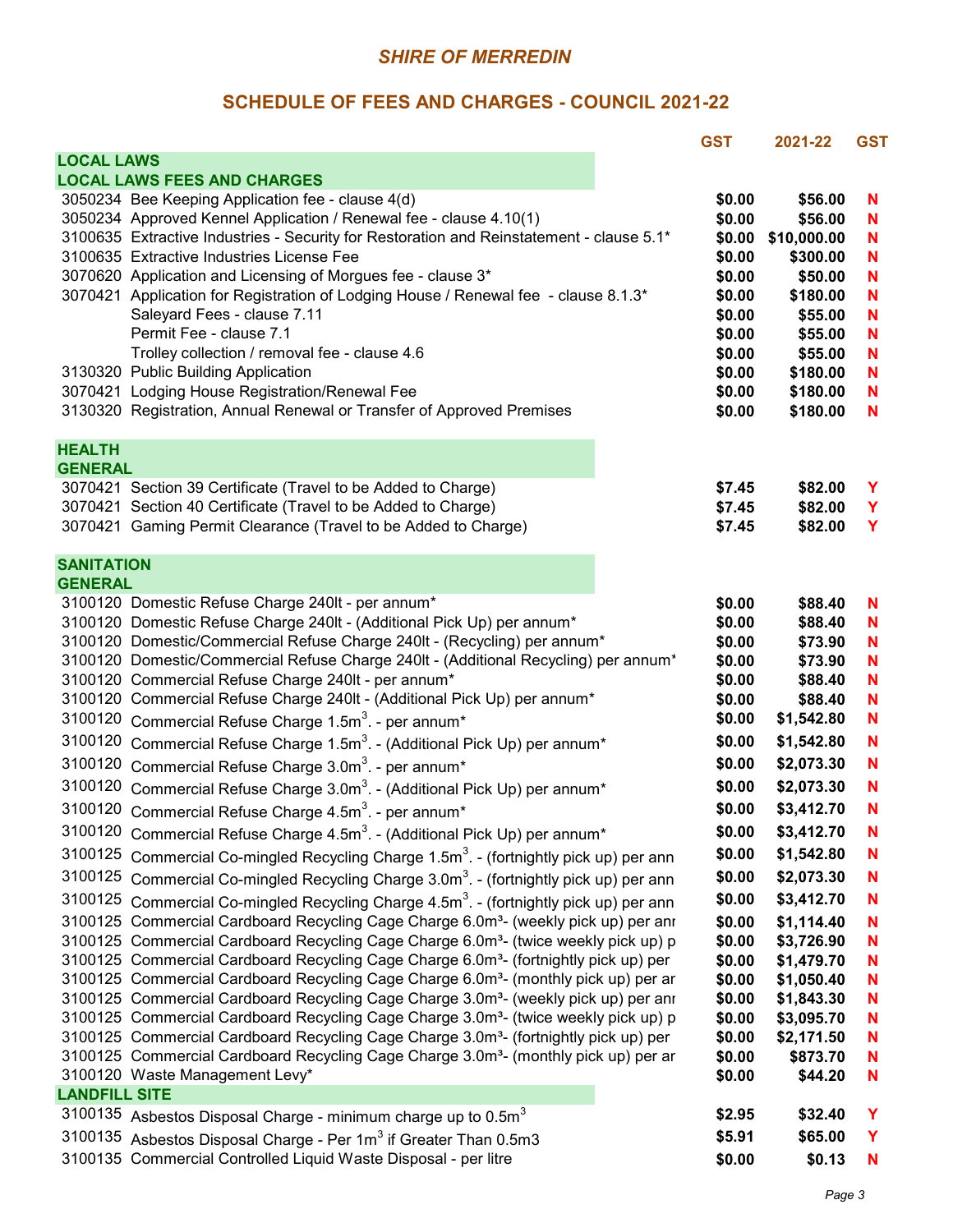|                      |                                                                                          | <b>GST</b> | 2021-22    | <b>GST</b> |
|----------------------|------------------------------------------------------------------------------------------|------------|------------|------------|
|                      | 3100135 Commercial Bulk Waste/Builder's Demolition Waste (unsorted) - minimum char       | \$3.55     | \$39.00    | Y          |
|                      | 3100135 Commercial Bulk Waste/Builder's Demolition Waste (unsorted) - per cubic metr     | \$5.73     | \$63.00    | Y          |
|                      | 3100135 Commercial Bulk Waste/Builder's Demolition Waste (sorted) - minimum charge       | \$1.91     | \$21.00    | Y          |
|                      | 3100135 Commercial Bulk Waste/Builder's Demolition Waste (sorted) - per cubic metre      | \$3.09     | \$34.00    | Y          |
|                      | 3100135 Commercial Green Waste - per cubic metre                                         | \$1.09     | \$12.00    | Y          |
|                      | 3100135 Clean Fill as per Landfill Waste Classifications & Waste Definitions 1996        | \$0.00     | \$0.00     | Y          |
|                      | 3100135 Residential Green Waste - Residential Tip Pass                                   | \$0.00     | \$0.00     | Y          |
|                      | 3100135 Residential Tip Pass REPLACEMENT                                                 | \$1.00     | \$11.00    | Y          |
|                      | 3100135 Skip Bins - unsorted per $m3$                                                    | \$5.73     | \$63.00    | Y          |
|                      | 3100135 Skip Bins - sorted per $m3$                                                      | \$3.09     | \$34.00    | Y          |
|                      | 3100135 Skip Bins - minimum charge                                                       | \$1.91     | \$21.00    | Y          |
|                      | 3100135 Skip Bins - green waste per $m3$                                                 | \$1.09     | \$12.00    | Y          |
|                      | 3100135 Animal Disposal Fee (max 10 small animals)                                       | \$5.73     | \$63.00    | Y          |
|                      | 3100135 Animal Disposal Fee (Large animals)                                              | \$11.27    | \$124.00   | Y          |
|                      | 3100135 Tyres - NOT ACCEPTED                                                             | \$0.00     | \$0.00     |            |
|                      | 3100135 Household/Residential Non-Commercial Waste - Residential Tip Pass (Sorted)       | \$0.00     | \$0.00     | Y          |
|                      | 3100135 Household/Residential Non-Commercial Waste - Residential Tip Pass (Unsorte       | \$3.27     | \$36.00    | Y          |
|                      | 3100135 Residential Used Oil - placed in Large Capacity Tank on Site - per Litre- Reside | \$0.03     | \$0.34     | Y          |
|                      | 3100135 Open Site out of hours (minimum charge)                                          | \$16.55    | \$182.00   | Y          |
|                      | <b>ADDITIONAL TIP CHARGES</b>                                                            |            |            |            |
|                      | 3100135 Bikes and Wheelchairs each                                                       | \$0.45     | \$5.00     | Y          |
|                      | 3100135 Furniture per Item (Commercial Tip Users)                                        | \$1.00     | \$11.00    | Y          |
|                      | 3100135 Wooden Pallets each                                                              | \$1.00     | \$11.00    | Y          |
|                      | <b>BUILDING AND TOWN PLANNING FEES</b>                                                   |            |            |            |
|                      | <b>TOWN PLANNING FEES</b>                                                                |            |            |            |
|                      | 3100620 Minor Scheme Amendment                                                           | \$0.00     | \$3,500.00 | N          |
|                      | 3100620 Major Scheme Amendment                                                           | \$0.00     | \$5,000.00 | N          |
|                      | 3100620 Complex Scheme Amendment                                                         | \$0.00     | \$7,500.00 | N          |
| <b>BUILDING FEES</b> |                                                                                          |            |            |            |
|                      | Issue of certificate design compliance class 2 to 9                                      | \$0.00     | \$0.00     | Y          |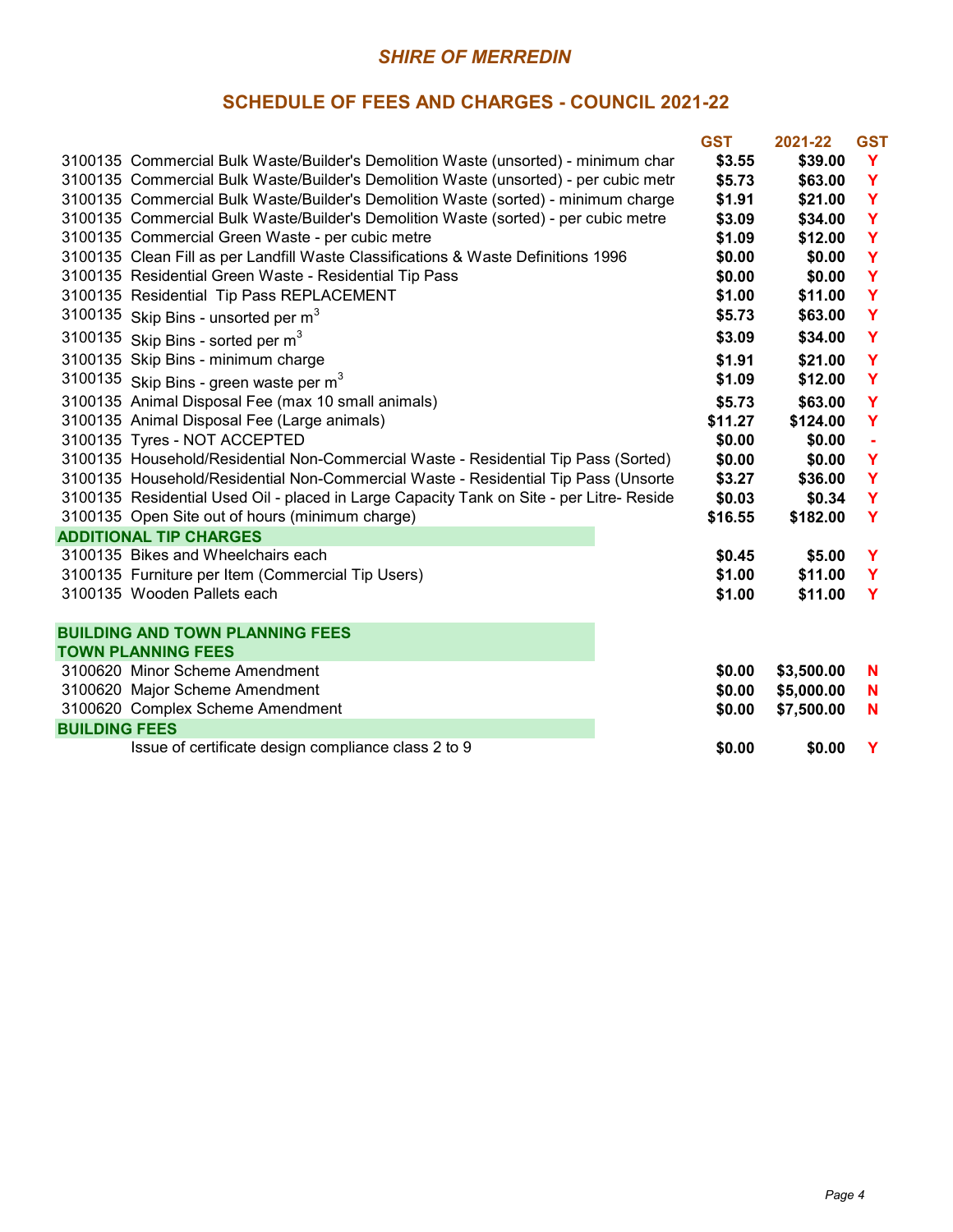|                      |                                                                                          | <b>GST</b> | 2021-22      | <b>GST</b> |
|----------------------|------------------------------------------------------------------------------------------|------------|--------------|------------|
| <b>CEMETERY</b>      |                                                                                          |            |              |            |
|                      | <b>BURIAL CHARGES</b>                                                                    |            |              |            |
|                      | For Each Interment:                                                                      |            |              |            |
|                      | 3100720 Issue of a Grant of Right of Burial                                              | \$0.00     | \$83.00      | N          |
|                      | 3100720 Copy of a Grant of Right of Burial                                               | \$0.00     | \$60.00      | N          |
|                      | 3100720 Grant of Right of Burial - Renewal                                               | \$0.00     | \$78.00      | N          |
|                      | a) In Open Ground (no perpetual maintenance) plus Grant of Right of Burial               |            |              |            |
|                      | 3100720 Land for grave                                                                   | \$40.00    | \$440.00     | Y          |
|                      | 3100720 For interment of any person to a depth of 2.15 metres                            | \$44.55    | \$490.00     | Y          |
|                      | 3100720 For interment of still born child                                                | \$21.09    | \$232.00     | Y          |
|                      | b) In Lawn area (including perpetual maintenance) plus Grant of Right of Burial          |            |              |            |
|                      | 3100720 Land for grave                                                                   | \$98.91    | \$1,088.00   | Y          |
|                      | 3100720 For interment of any person to a depth of 2.15 metres                            | \$50.64    | \$557.00     | Y          |
|                      | 3100720 For interment of still born child                                                | \$26.27    | \$289.00     | Y          |
|                      | c) Rose Garden (including perpetual maintenance) plus Grant of Right of Burial           |            |              |            |
|                      | 3100721 For each interment of cremated ashes                                             | \$64.36    | \$708.00     | Y          |
|                      | Niche Wall: plus Grant of Right of Burial                                                |            |              |            |
|                      | 3100721 Wall Niche for Interment or Plaque                                               | \$24.18    | \$266.00     | Y          |
|                      | 3100721 Interment of Cremated Ashes in Niche Wall (Labour Charge)                        | \$11.36    | \$125.00     | Y          |
| 3100721 Plaque       |                                                                                          |            | $Cost + 15%$ | Y          |
|                      | 3100721 Installation of Plaque (Labour Charge)                                           | \$7.00     | \$77.00      | Y          |
| <b>EXHUMATIONS</b>   |                                                                                          |            |              |            |
|                      | 3100720 Fee for exhumation                                                               | \$12.55    | \$138.00     | Y          |
|                      | 3100720 Re-opening of grave for exhumation                                               | \$77.18    | \$849.00     | Y          |
|                      | 3100720 Re-interment in new grave after exhumation                                       | \$77.18    | \$849.00     | Y          |
|                      | <b>RE-OPENING OF GRAVE</b>                                                               |            |              |            |
|                      | 3100720 For each interment                                                               | \$72.55    | \$798.00     | Y          |
|                      | 3100720 For each interment of cremated ashes                                             | \$6.64     | \$73.00      | Y          |
|                      | 3100720 For each interment of still born child                                           | \$17.36    | \$191.00     | Y          |
| <b>EXTRA CHARGES</b> |                                                                                          |            |              |            |
|                      | 3100720 For each interment on Saturdays - General Section                                | \$62.00    | \$682.00     | Y          |
|                      | 3100720 For each interment on Saturdays - Lawn Section                                   | \$62.00    | \$682.00     | Y          |
|                      | 3100720 For each interment on Sundays/Public Holidays - General Section                  | \$103.00   | \$1,133.00   | Y          |
|                      | 3100720 For each interment on Sundays/Public Holidays - Lawn Section                     | \$103.00   | \$1,133.00   | Y          |
|                      | <b>MISCELLANEOUS CHARGES</b>                                                             |            |              |            |
|                      | 3100720 For removal and replacing grass, shrubs, plants etc., on any grave to be re-oper | \$18.73    | \$206.00     | Y          |
|                      | 3100720 For sinking a grave beyond 2.15m for each additional 300mm                       | \$5.36     | \$59.00      | Y          |
|                      | 3100722 Plot Identification Plate                                                        | \$5.36     | \$59.00      | Y          |
|                      | 3100735 Funeral Directors annual license                                                 | \$0.00     | \$181.00     | N          |
|                      | 3100735 Funeral Directors single license                                                 | \$0.00     | \$90.00      | N          |
|                      | 3100735 Funeral Booking Fee - late notice charge (less than 24 hours) - clause 3.5       | \$5.27     | \$58.00      | Y          |
|                      | 3100735 Funeral Processions - late fee - clause 5.2                                      | \$5.27     | \$58.00      | Y          |
|                      | 3100722 Permit to erect monument, headstone or memorial                                  | \$0.00     | \$65.00      | N          |
|                      | 3100735 Register Inspection Fee - section41                                              | \$0.00     | \$30.00      | N          |
|                      | 3100720 Removal of Monumental work prior to reopening                                    | \$18.73    | \$206.00     | Y          |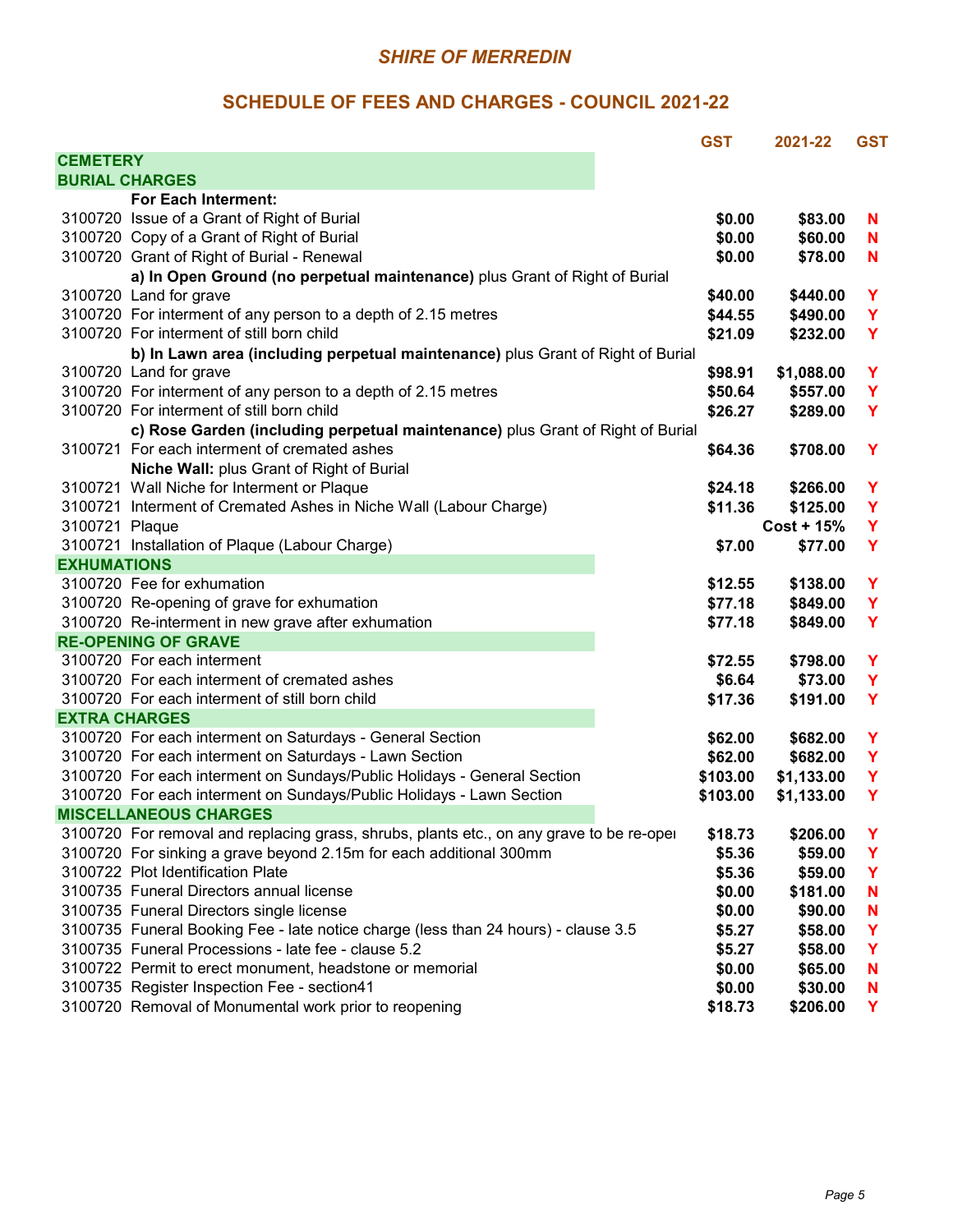|                      |                                                                                   | <b>GST</b> | 2021-22  | <b>GST</b>  |
|----------------------|-----------------------------------------------------------------------------------|------------|----------|-------------|
|                      | <b>SWIMMING AREAS</b>                                                             |            |          |             |
| <b>SWIMMING POOL</b> |                                                                                   |            |          |             |
|                      | 3110220 Admissions Adult (18 Years +)                                             | \$0.41     | \$4.50   | Y           |
|                      | 3110220 Admission Children (5 to 17 Years Old)/Seniors                            | \$0.32     | \$3.50   | Y           |
|                      | 3110220 Vacation Swim Lessons (Includes Parent Supervisor/Spectator) Per Day      | \$0.32     | \$3.50   | Y           |
|                      | 3110220 In Term Swimming Lessons (10 Day Pass)                                    |            | \$27.00  | Y           |
|                      | 3110220 Season Ticket - Children (Attending School)/Seniors                       | \$12.18    | \$134.00 | Y           |
|                      | 3110220 Season Ticket - Adult Single                                              | \$21.09    | \$232.00 | Y           |
|                      | 3110220 Season Ticket - Family (2 Parents and 4 Children <= 17)                   | \$30.45    | \$335.00 | Y           |
|                      | 3110220 Season Ticket - Family (each additional child)                            | \$2.59     | \$28.50  | Y           |
|                      | 3110220 1/2 Season Pass - Family (Expires on 12th January)                        | \$21.09    | \$232.00 | Y           |
|                      | 3110220 Adult Multi Pass 10 Visits (Current Season)                               | \$3.73     | \$41.00  | Y           |
|                      | 3110220 Child Multi Pass 10 Visits (Current Season)                               | \$2.82     | \$31.00  | Y           |
|                      | 3110220 Family Multi Pass 5 Visits Current Season)                                | \$7.00     | \$77.00  | Y           |
|                      | 3110220 Monthly Pass - Adult                                                      | \$7.45     | \$82.00  | Y           |
|                      | 3110220 Monthly Pass - Child                                                      | \$5.64     | \$62.00  | Y           |
|                      | 3110235 Pool After Hours (per Hour)                                               | \$12.36    | \$136.00 | $\mathbf Y$ |
|                      | 3110220 School Swimming Carnivals - per student fee                               | \$0.14     | \$1.50   | $\mathbf Y$ |
|                      | 3110220 Spectators                                                                | \$0.14     | \$1.50   | $\mathbf Y$ |
| N/A                  | Children under Five Years Old                                                     |            | Free     | Y           |
|                      | 3110235 Lifeguard - Additional relief (Per Hour or part thereof)                  | \$3.60     | \$39.60  | Y           |
|                      |                                                                                   |            |          |             |
|                      | <b>CUMMINS THEATRE</b>                                                            |            |          |             |
| <b>TIVOLI ROOM</b>   |                                                                                   |            |          |             |
|                      | CTGI01 Per Hour (Monday-Friday 8.00am to 5.00pm) Community                        | \$3.55     | \$39.00  | Y           |
|                      | CTGI01 Per Hour (Monday-Friday 8.00am to 8.00pm) Commercial                       | \$5.18     | \$57.00  | Y           |
|                      | CTGI01 Per Hour After Hours (Outside of Monday-Friday 8.00am to 5.00pm) Community | \$4.09     | \$45.00  | Y           |
|                      | CTGI01 Per Hour After Hours (Outside of Monday-Friday 8.00am to 5.00pm) Commercia | \$6.18     | \$68.00  | Y           |
|                      | CTGI01 Per Day (Full Day and Night 8.00am to 11.00pm) Community                   | \$20.64    | \$227.00 | Y           |
|                      | CTGI01 Per Day (Full Day and Night 8.00am to 11.00pm) Commercial                  | \$30.91    | \$340.00 | Y           |
|                      | CTGI01 Per Consecutive Day (After First Day of Hire for Same Event) Community     | \$18.73    | \$206.00 | Y           |
|                      | CTGI01 Per Consecutive Day (After First Day of Hire for Same Event) Commercial    | \$28.09    | \$309.00 | Y           |
|                      | <b>GALLERY MEETING ROOM</b>                                                       |            |          |             |
|                      | CTGI01 Per Hour (Monday-Friday 8.00am to 5.00pm) Community                        | \$1.91     | \$21.00  | Y           |
|                      | CTGI01 Per Hour (Monday-Friday 8.00am to 8.00pm) Commercial                       | \$2.36     | \$26.00  | Y           |
|                      | CTGI01 Per Hour After Hours (Outside of Monday-Friday 8.00am to 5.00pm) Community | \$2.09     | \$23.00  | Y           |
|                      | CTGI01 Per Hour After Hours (Outside of Monday-Friday 8.00am to 5.00pm) Commercia | \$3.09     | \$34.00  | Y           |
|                      | CTGI01 Per Day (Full Day and Night 8.00am to 11.00pm) Community                   | \$10.27    | \$113.00 | Y           |
|                      | CTGI01 Per Day (Full Day and Night 8.00am to 11.00pm) Commercial                  | \$15.45    | \$170.00 | Y           |
|                      | CTGI01 Per Consecutive Day (After First Day of Hire for Same Event) Community     | \$8.91     | \$98.00  | Y           |
| CTGI01               | Per Consecutive Day (After First Day of Hire for Same Event) Commercial           | \$12.64    | \$139.00 | Y           |
|                      | <b>AUDITORIUM BASIC</b>                                                           |            |          |             |
| CTGI01               | Per Hour (Monday-Friday 8.00am to 5.00pm) Community                               | \$2.05     | \$22.50  | Y           |
| CTGI01               | Per Hour (Monday-Friday 8.00am to 8.00pm) Commercial                              | \$3.09     | \$34.00  | Y           |
| CTGI01               | Per Hour After Hours (Outside of Monday-Friday 8.00am to 5.00pm) Community        | \$3.09     | \$34.00  | Y           |
| CTGI01               | Per Hour After Hours (Outside of Monday-Friday 8.00am to 5.00pm) Commercia        | \$3.59     | \$39.50  | Y           |
| CTGI01               | Per Day (Full Day and Night 8.00am to 11.00pm) Community                          | \$12.36    | \$136.00 | Y           |
| CTGI01               | Per Day (Full Day and Night 8.00am to 11.00pm) Commercial                         | \$18.55    | \$204.00 | Y           |
| CTGI01               | Per Consecutive Day (After First Day of Hire for Same Event) Community            | \$10.27    | \$113.00 | Y           |
| CTGI01               | Per Consecutive Day (After First Day of Hire for Same Event) Commercial           | \$15.45    | \$170.00 | Y           |
|                      | <b>AUDITORIUM INTERMEDIATE</b>                                                    |            |          |             |
|                      | CTGI01 Per Hour (Monday-Friday 8.00am to 5.00pm) Community                        | \$8.23     | \$90.50  | Y           |
|                      | CTGI01 Per Hour (Monday-Friday 8.00am to 8.00pm) Commercial                       | \$12.36    | \$136.00 | Y           |
|                      |                                                                                   |            |          |             |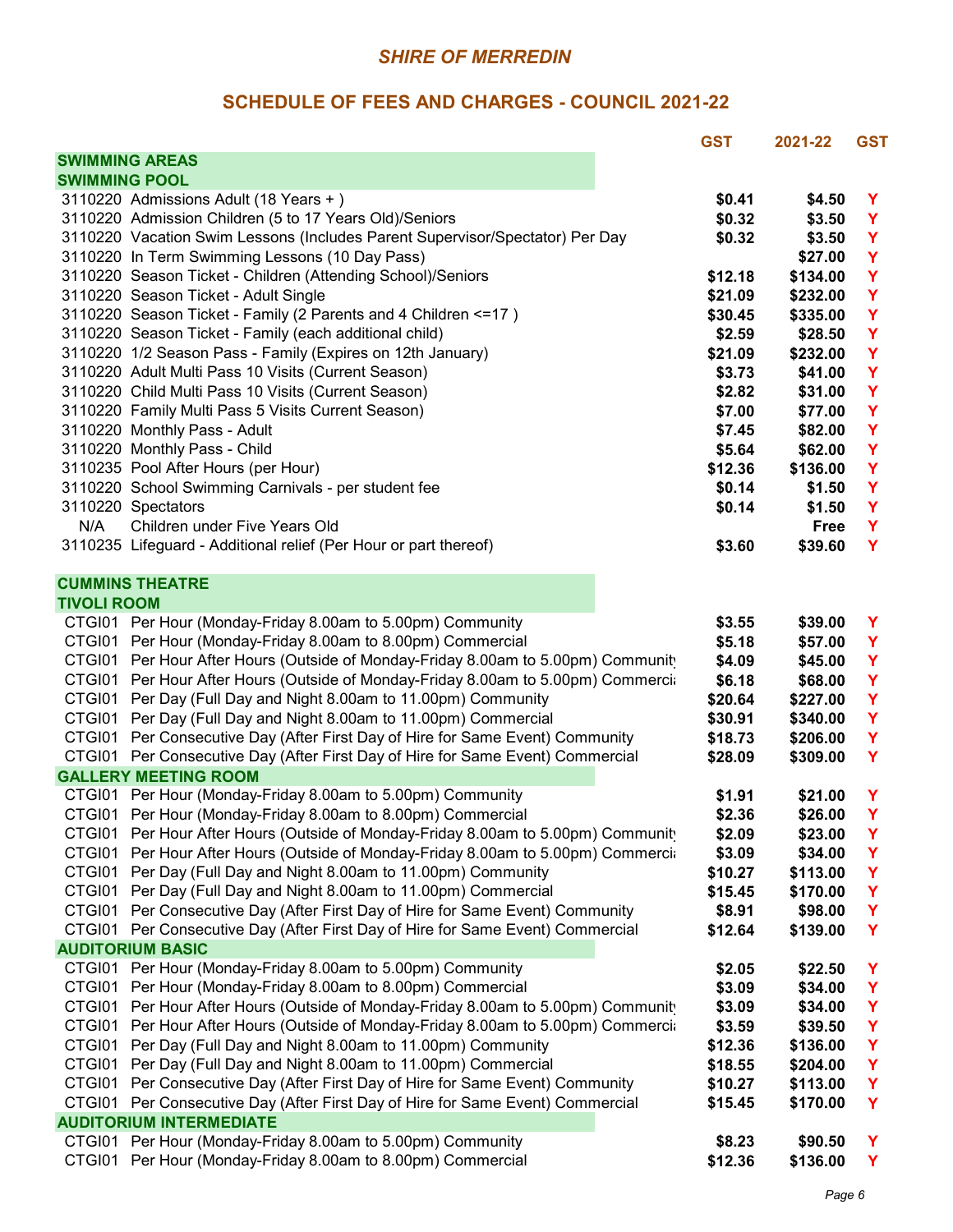|                       |                                                                                   | <b>GST</b> | 2021-22                   | <b>GST</b> |
|-----------------------|-----------------------------------------------------------------------------------|------------|---------------------------|------------|
|                       | CTGI01 Per Hour After Hours (Outside of Monday-Friday 8.00am to 5.00pm) Community | \$12.36    | \$136.00                  | Y          |
|                       | CTGI01 Per Hour After Hours (Outside of Monday-Friday 8.00am to 5.00pm) Commercia | \$14.41    | \$158.50                  | Y          |
|                       | CTGI01 Per Day (Full Day and Night 8.00am to 11.00pm) Community                   | \$49.45    | \$544.00                  | Y          |
| CTGI01                | Per Day (Full Day and Night 8.00am to 11.00pm) Commercial                         | \$74.18    | \$816.00                  | Y          |
| CTGI01                | Per Consecutive Day (After First Day of Hire for Same Event) Community            | \$41.18    | \$453.00                  | Y          |
| CTGI01                | Per Consecutive Day (After First Day of Hire for Same Event) Commercial           | \$61.82    | \$680.00                  | Y          |
|                       | <b>AUDITORIUM ADVANCED</b>                                                        |            |                           |            |
|                       | CTGI01 Per Hour (Monday-Friday 8.00am to 5.00pm) Community                        | \$16.50    | \$181.50                  | Y          |
| CTGI01                | Per Hour (Monday-Friday 8.00am to 8.00pm) Commercial                              | \$24.73    | \$272.00                  | Y          |
|                       | CTGI01 Per Hour After Hours (Outside of Monday-Friday 8.00am to 5.00pm) Community | \$24.73    | \$272.00                  | Y          |
|                       | CTGI01 Per Hour After Hours (Outside of Monday-Friday 8.00am to 5.00pm) Commercia | \$28.82    | \$317.00                  | Y          |
|                       | CTGI01 Per Day (Full Day and Night 8.00am to 11.00pm) Community                   | \$98.91    | \$1,088.00                | Y          |
|                       | CTGI01 Per Day (Full Day and Night 8.00am to 11.00pm) Commercial                  | \$148.36   | \$1,632.00                | Y          |
|                       | CTGI01 Per Consecutive Day (After First Day of Hire for Same Event) Community     | \$82.36    | \$906.00                  | Y          |
|                       | CTGI01 Per Consecutive Day (After First Day of Hire for Same Event) Commercial    | \$123.64   | \$1,360.00                | Υ          |
| <b>KITCHEN</b>        |                                                                                   |            |                           |            |
|                       | CTGI01 Per Hour (Monday-Friday 8.00am to 5.00pm) Community                        | \$1.86     | \$20.50                   | Y          |
|                       | CTGI01 Per Hour (Monday-Friday 8.00am to 8.00pm) Commercial                       | \$2.59     | \$28.50                   | Y          |
|                       | CTGI01 Per Hour After Hours (Outside of Monday-Friday 8.00am to 5.00pm) Community | \$2.05     | \$22.50                   | Y          |
|                       | CTGI01 Per Hour After Hours (Outside of Monday-Friday 8.00am to 5.00pm) Commercia | \$3.09     | \$34.00                   | Υ          |
|                       | CTGI01 Per Day (Full Day and Night 8.00am to 11.00pm) Community                   |            |                           | Υ          |
| CTGI01                |                                                                                   | \$10.27    | \$113.00                  |            |
|                       | Per Day (Full Day and Night 8.00am to 11.00pm) Commercial                         | \$15.45    | \$170.00                  | Y          |
| CTGI01                | Per Consecutive Day (After First Day of Hire for Same Event) Community            | \$8.91     | \$98.00                   | Y          |
| CTGI01                | Per Consecutive Day (After First Day of Hire for Same Event) Commercial           | \$12.64    | \$139.00                  | Y          |
| <b>EQUIPMENT HIRE</b> | CTGI07 Fold Back Speakers Set of 4 (Per Event)                                    |            |                           | Y          |
|                       |                                                                                   | \$4.09     | \$45.00                   |            |
|                       | CTGI07 Stage Risers Set of 4 (Per Event)                                          | \$4.09     | \$45.00                   | Y          |
|                       | CTGI07 Additional Microphone and Stand (Per Event)                                | \$2.09     | \$23.00                   | Y          |
|                       | CTGI07 Projector (Per Event)                                                      | \$8.27     | \$91.00                   | Y          |
|                       | CTGI07 Cinema Kit and Technician (Per Hour)                                       | \$10.27    | \$113.00                  | Y          |
|                       | CTGI07 Tablecloth (Per Cloth) Standard                                            | \$1.00     | \$11.00                   | Y          |
|                       | CTGI07 Party Light Bar (Per Event)                                                | \$10.27    | \$113.00                  | Y          |
|                       | CTGI07 Piano Hire (Per Event)                                                     | \$10.27    | \$113.00                  | Y          |
|                       | CTGI07 Chair Covers (Per Cover) No Set-Up or Pack-Down Included                   | \$0.26     | \$2.83                    | Y          |
|                       | CTGI07 Chair Covers (Per Cover) Set-Up and Pack-Down Included                     | \$0.36     | \$3.97                    | Υ          |
|                       | CTGI07 Tea & Coffee Station (Setup)                                               | \$4.09     | \$45.00                   | Y          |
|                       | CTGI07 Extra Trestles Tables (Per Table)                                          | \$1.00     | \$11.00                   | Y          |
|                       | CTGI07 Truss 3m Piece of F440 Box & Base Plate (Per Piece, Per Event)             | \$4.09     | \$45.00                   | Y          |
|                       | CTGI07 Auto Poles (Per 3m Section with Curtain)                                   | \$4.09     | \$45.00                   | Y          |
| <b>STAFF</b>          |                                                                                   |            |                           |            |
| CTGI14                | Usher, Ticketing, Merchandise, Set-Up (Per Hour - Minimum 3 Hours)                | \$6.68     | \$73.50                   | Y          |
| CTGI14                | Bar, Technical Assistance, Cleaner (Per Hour - Minimum 3 Hours)                   | \$8.23     | \$90.50                   | Y          |
|                       | CTGI14 Duty Technician, FOH Manager, Bar Manager (Per Hour - Minimum 4 Hours)     | \$9.77     | \$107.50                  | Y          |
|                       | <b>BONDS, CLEANING AND DAMAGES</b>                                                |            |                           |            |
| N/A                   | Refundable Bond Per Event (Community and Commercial)                              | \$0.00     | \$570.00                  | N          |
| N/A                   | Refundable Key Bond Per Event (Community and Commercial)                          | \$0.00     | \$50.00                   | N          |
|                       | 3110720 Additional Cleaning Per Hour (Community and Commercial)                   | \$8.27     | \$91.00                   | Y          |
|                       | 3110720 Tea Towel Replacement (Per Damaged Cloth) (Community and Commercial)      | \$1.00     | \$11.00                   | Y          |
|                       | 3110720 Table Cloth Replacement (Per Damaged Cloth) (Community and Commercial)    | \$2.09     | \$23.00                   | Y          |
| <b>ADMINISTRATION</b> |                                                                                   |            |                           |            |
|                       | Ticketing - General Admission - Daytime Matinee                                   |            | <b>Between \$5 - \$50</b> | Y          |
|                       | Ticketing - General Admission - Evening Shows                                     |            | <b>Between \$5 - \$50</b> | Y          |
|                       | Ticketing Service - Per Ticket Handled (\$0 to \$15)                              | \$0.35     | \$3.85                    | Y.         |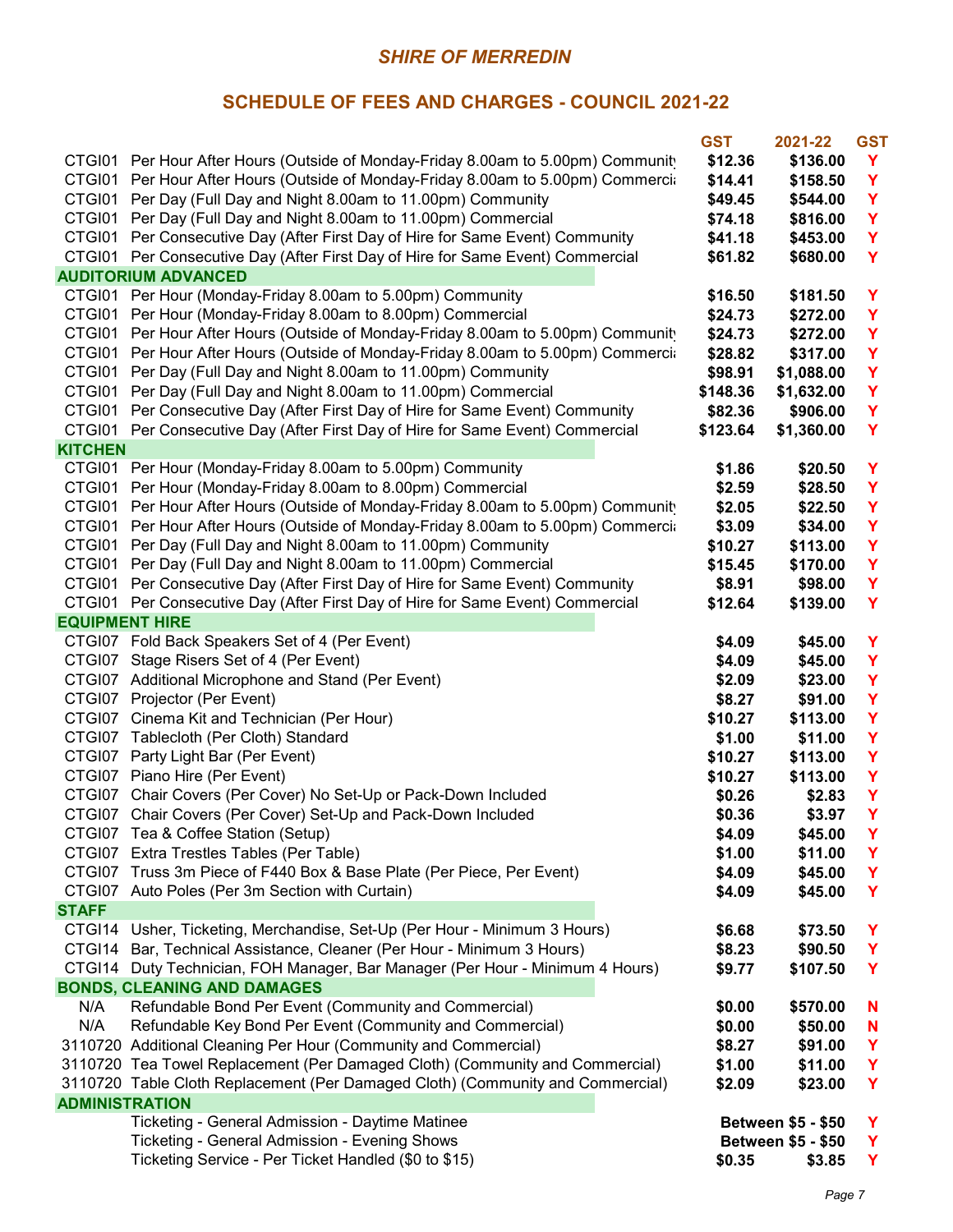|                |                                                                                                             |           | <b>GST</b> | 2021-22  | <b>GST</b> |
|----------------|-------------------------------------------------------------------------------------------------------------|-----------|------------|----------|------------|
|                | Ticketing Service - Per Ticket Handled (\$15 Upwards)                                                       |           | \$0.36     | \$3.95   | Y          |
|                | Booking Fee - Per Ticket Handled                                                                            |           | \$0.33     | \$3.60   | Y          |
|                | Postage and Handling of Tickets (Per Transaction)                                                           |           | \$0.41     | \$4.55   | Y          |
|                | <b>Advertising Service</b>                                                                                  |           | \$2.82     | \$31.00  | Y          |
|                | <b>Poster Distribution</b>                                                                                  |           | \$10.27    | \$113.00 | Y          |
|                | <b>Flyer Distribution</b>                                                                                   |           | \$15.45    | \$170.00 | Y          |
|                | Liquor License between 251-500 persons (Per Event, Per Day)                                                 |           | \$10.55    | \$116.00 | Y          |
|                | Liquor License under 250 persons (Per Event, Per Day)                                                       |           | \$7.00     | \$77.00  | Y          |
| <b>LIBRARY</b> |                                                                                                             |           |            |          |            |
| ADMINISTRATION |                                                                                                             |           |            |          |            |
|                | 3110520 Photocopying/Printing Per Page (A4 1 sided) B&W                                                     |           | \$0.05     | \$0.50   | Y          |
|                | 3110520 Photocopying/Printing Per Page (A3 1 sided) B&W                                                     |           | \$0.07     | \$0.80   | Y          |
|                | 3110520 Photocopying/Printing Per Page (A4 1 sided) Colour                                                  |           | \$0.10     | \$1.05   | Y          |
|                | 3110520 Scanning to File                                                                                    | per sheet | \$0.10     | \$1.05   | Y          |
|                | 3110520 Internet/Computer Access - Library members first hour                                               |           |            | \$0.00   |            |
|                | 3110520 Internet/Computer Access - Library members half hour thereafter                                     |           | \$0.00     | \$0.00   | Y          |
|                | 3110520 Internet/Computer Access - non members & probationary (per 30<br>minutes)                           |           | \$0.00     | \$0.00   | Y          |
|                | 3110520 Deposit on Books for Visitors                                                                       |           | \$2.50     | \$27.50  | Y          |
|                | 3110540 2 Weeks Overdue (First Notice)                                                                      |           | \$0.14     | \$1.50   | Y          |
|                | 3110540 4 Weeks Overdue (Second Notice)                                                                     |           | \$0.36     | \$4.00   | Y          |
|                | 3110540 6 Weeks Overdue (Third & Final Notice)                                                              |           | \$0.64     | \$7.00   | Y          |
|                | 3110520 Library Meeting Room (Per Hour) Community                                                           |           | \$2.36     | \$26.00  | Y          |
|                | 3110520 Library Meeting Room (Per Hour) Commercial                                                          |           | \$3.27     | \$36.00  | Y          |
|                | 3110520 Library Meeting Room (Full Day) Community                                                           |           | \$9.36     | \$103.00 | Y          |
|                | 3110520 Library Meeting Room (Full Day) Commercial                                                          |           | \$18.73    | \$206.00 | Y          |
|                | 3110520 Library Meeting Room (After First Day of Hire for Same Event) Community                             |           | \$7.00     | \$77.00  | Y          |
|                | 3110520 Library Meeting Room (After First Day of Hire for Same Event) Commercial                            |           | \$16.36    | \$180.00 | Y          |
|                | 3110520 Memorabilia Room (Per Hour) Community                                                               |           | \$2.36     | \$26.00  | Y          |
|                | 3110520 Memorabilia Room (Per Hour) Commercial                                                              |           | \$3.27     | \$36.00  | Y          |
|                | 3110520 Memorabilia Room (Full Day) Community                                                               |           | \$9.36     | \$103.00 | Y          |
|                | 3110520 Memorabilia Room (Full Day) Commercial                                                              |           | \$18.73    | \$206.00 | Y          |
|                | 3110520 Hot Office (Per Hour) Community                                                                     |           | \$0.45     | \$5.00   | Y          |
|                | 3110520 Hot Office (Per Hour) Commercial                                                                    |           | \$0.91     | \$10.00  | Y          |
|                | 3110520 Hot Office (Per Day) Community                                                                      |           | \$0.91     | \$10.00  | Y          |
|                | 3110520 Hot Office (Per Day) Commercial                                                                     |           | \$6.55     | \$72.00  | Y          |
|                | 3110520 Hot Office (After First Day of Hire for Same Event) Community                                       |           | \$0.45     | \$5.00   | Y          |
|                | 3110520 Hot Office (After First Day of Hire for Same Event) Commercial                                      |           | \$5.64     | \$62.00  | Y          |
|                | 3110520 Staff Setup and Clean-up (Per Hour)                                                                 |           | \$6.68     | \$73.50  | Y          |
|                | 3110520 Tea & Coffee (Per Person) Setup, Clean-up, & Consumables (Bottomless)<br>North Merredin PS Precinct |           | \$0.32     | \$3.50   | Y          |
|                | 3110121 Classrooms 7 & 8 (Per Hour) Community                                                               |           | \$2.09     | \$23.00  | Y          |
|                | 3110121 Classrooms 7 & 8 (Per Hour) Commercial                                                              |           | \$3.14     | \$34.50  | Y          |
|                | 3110121 Classroom 7 & 8 (Per Day) Community                                                                 |           | \$10.27    | \$113.00 | Y          |
|                | 3110121 Classroom 7 & 8 (Per Day) Commercial                                                                |           | \$20.64    | \$227.00 | Y          |
|                | 3110121 Classroom 9 site (Per Hour) Community                                                               |           | \$2.09     | \$23.00  | Y          |
|                | 3110121 Classroom 9 site (Per Hour) Commercial                                                              |           | \$3.14     | \$34.50  | Y          |
|                | 3110121 Classroom 9 site (Per Day) Community                                                                |           | \$10.27    | \$113.00 | Y          |
|                | 3110121 Classroom 9 site (Per Day) Commercial                                                               |           | \$20.64    | \$227.00 | Y          |
|                | 3110121 Playgroup & Canteen Hire (Per Hour) Community                                                       |           | \$0.50     | \$5.50   | Y          |
|                | 3110121 Playgroup & Canteen Hire (Per Hour) Commercial                                                      |           | \$0.59     | \$6.50   | Y          |
|                | 3110121 Playgroup & Canteen Hire (Per Day) Community                                                        |           | \$5.18     | \$57.00  | Y          |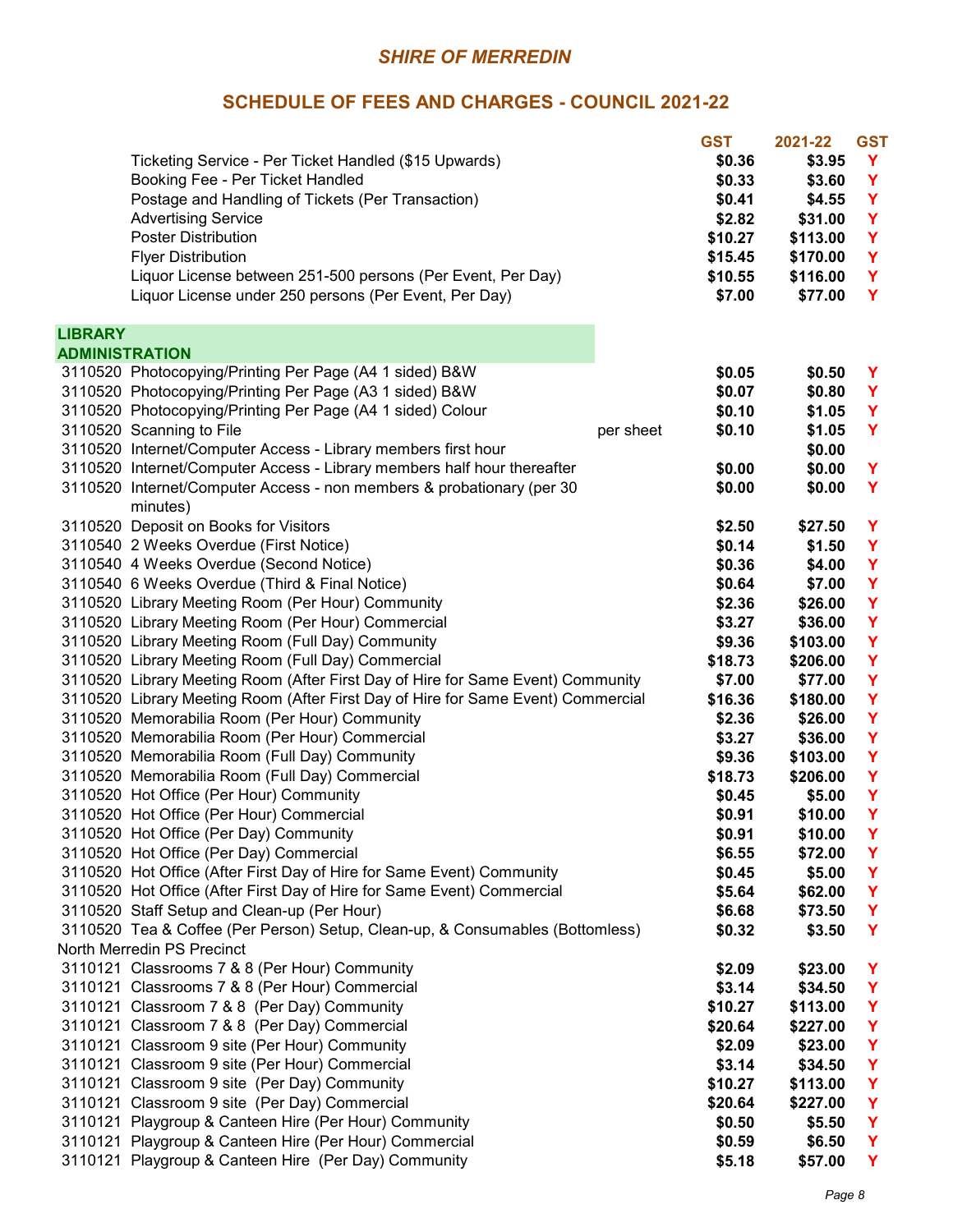|                                                                           |             | <b>GST</b>           | 2021-22  | <b>GST</b> |
|---------------------------------------------------------------------------|-------------|----------------------|----------|------------|
| 3110121 Playgroup & Canteen Hire (Per Day) Commercial                     |             | \$5.18               | \$57.00  | <b>Y</b>   |
| <b>Community Development</b>                                              |             |                      |          |            |
| 3130835 Events Trailer (Bond \$200, Hire \$50)                            |             | \$22.73              | \$250.00 | Y          |
| 3130835 Events Kit (\$20 Bond \$5 Hire per kit)                           |             | \$2.27               | \$25.00  | Y          |
| 3130835 Events Trailer Transportation cost (Shire Staff Delivery)         |             | \$5.14               | \$56.50  | Y          |
| 3130835 Events Trailer & Events Kit Cleaning Fee                          |             | Cost Plus 10%        |          | Y          |
| 3130835 Shire Event Stall Holders Fee                                     |             | \$1.36               | \$15.00  | Y          |
|                                                                           |             |                      |          |            |
| <b>ECONOMIC SERVICES</b>                                                  |             |                      |          |            |
| <b>SALE OF INDEPENDENT WATER</b>                                          |             |                      |          |            |
| 3110335 Schools - p/kL*                                                   |             | \$0.26               | \$2.85   | Y          |
| 3110335 Other usage - p/kL*                                               |             | \$0.36               | \$3.95   | Y          |
| 3110335 Groundwater - p/kL*                                               |             | \$0.20               | \$2.25   | Y          |
| 3130821 Community Standpipe Charges p/kL*                                 |             | $Cost + 10\%$        |          | Y          |
| 3130821 Commercial Standpipe Charges (Class 9) p/kL*                      |             | $Cost + 10\%$        |          | Y          |
| 3130821 Commercial Standpipe Charges (Class 15) p/kL*                     |             | $Cost + 10\%$        |          | Y          |
| 3130821 Standpipe Swipe Card Purchase                                     |             | \$1.70               | \$18.70  | Y          |
| <b>PROFESSIONAL SERVICES</b>                                              |             |                      |          |            |
| 3130322 Building Licence Search Fee Per Hour                              |             | \$0.00               | \$82.00  | N          |
| 3130322 Property Building Enquiries Per Hour                              |             | \$7.45               | \$82.00  | Y          |
| 3130322 Building Inspection Fee, Per Hour, plus \$0.91 per kilometre      |             | \$7.45               | \$82.00  | Y          |
| 3130322 Staff Professional Services Health & Building Fee Per Hour        |             | \$10.27              | \$113.00 | Y          |
|                                                                           |             |                      |          |            |
| <b>CENTRAL WHEATBELT VISITORS CENTRE</b>                                  |             |                      |          |            |
| <b>SALES AND SERVICES</b>                                                 |             |                      |          |            |
| 3130235 General Retail Books, Crafts and Souvenirs                        |             | <b>RRP + Postage</b> |          | Y          |
| 3130235 Consignment Books and Crafts                                      |             | <b>RRP + Postage</b> |          | Y          |
| 3130235 Photocopying/Printing Per Page (A4 1 sided) B&W                   |             | \$0.05               | \$0.60   | Y          |
| 3130235 Photocopying/Printing Per Page (A3 1 sided) B&W                   |             | \$0.10               | \$1.10   | Y          |
| 3130235 Double Sided Paper Size Multiplied by two                         |             |                      |          |            |
| 3130235 Photocopying/Printing Per Page (A4 1 sided) Colour                |             |                      |          |            |
|                                                                           |             | \$0.10               | \$1.10   | Y          |
| 3130235 Photocopying/Printing Per Page (A3 1 sided) Colour                |             | \$0.21               | \$2.30   | Y          |
| 3130235 Postage and Handling                                              |             | <b>RRP + Postage</b> |          | Y          |
| 3130235 Postage of Books and Large Items                                  |             | <b>RRP + Postage</b> |          | Y          |
| 3130235 Postage Administration Fee                                        |             | \$0.11               | \$1.20   | Y          |
| 3130235 Scanning to File (Per Sheet)                                      |             | \$0.09               | \$1.00   | Y          |
| 3130235 Phone Calls to Landlines                                          |             | \$0.10               | \$1.10   | Y          |
| 3130235 Phone Calls to Mobiles                                            |             | \$0.19               | \$2.10   | Y          |
| 3130235 E-Trike Hire Per Hour                                             |             | \$0.91               | \$10.00  | Y          |
| 3130235 E-Trike Hire 1/2 Day                                              |             | \$1.36               | \$15.00  | Y          |
| 3130235 E-Trike Hire Per Day (8.30am - 4.30pm)                            |             | \$2.27               | \$25.00  | Y          |
| 3130235 E-Trike Hire Per Day (Up to 48 Hours)                             |             | \$3.64               | \$40.00  | Y          |
| 3130235 TRANSWA Ticket Printing for non commercial bookings               |             | \$0.05               | \$0.55   | Y          |
| 3130235 CWVC Annual Membership Level 1                                    |             | \$17.55              | \$193.00 | Y          |
| 3130235 CWVC Annual Membership Level 2                                    |             | \$12.36              | \$136.00 | Y          |
| 3130235 CWVC Annual Membership Level 3                                    |             | \$8.27               | \$91.00  | Y          |
| 3130235 CWVC Annual Membership Level 4 (affiliate Not for Profit Museums) |             | \$5.18               | \$57.00  | Y          |
| 3130235 Wall of Fame Plaques                                              |             | $Cost + Post + 25%$  |          | Y          |
| 3130235 Car Charging Fee (Per kW Unit)                                    |             | \$0.00               | \$0.00   | Y          |
| 3130235 Car Charging Fee                                                  | Per Hour    | \$0.00               | \$0.00   | Y          |
| 3130235 Water supply up to 1,000 litres                                   | per litre?? | \$0.20               | \$2.25   | Y          |
| 3130235 CWVC Three Phase External Power Fee                               |             | Cost Plus 10%        |          | Y          |
| 3130235 Merredin Brochures & Eastern Wheatbelt Visitors Guide             |             | Cost Plus 10%        |          | Y          |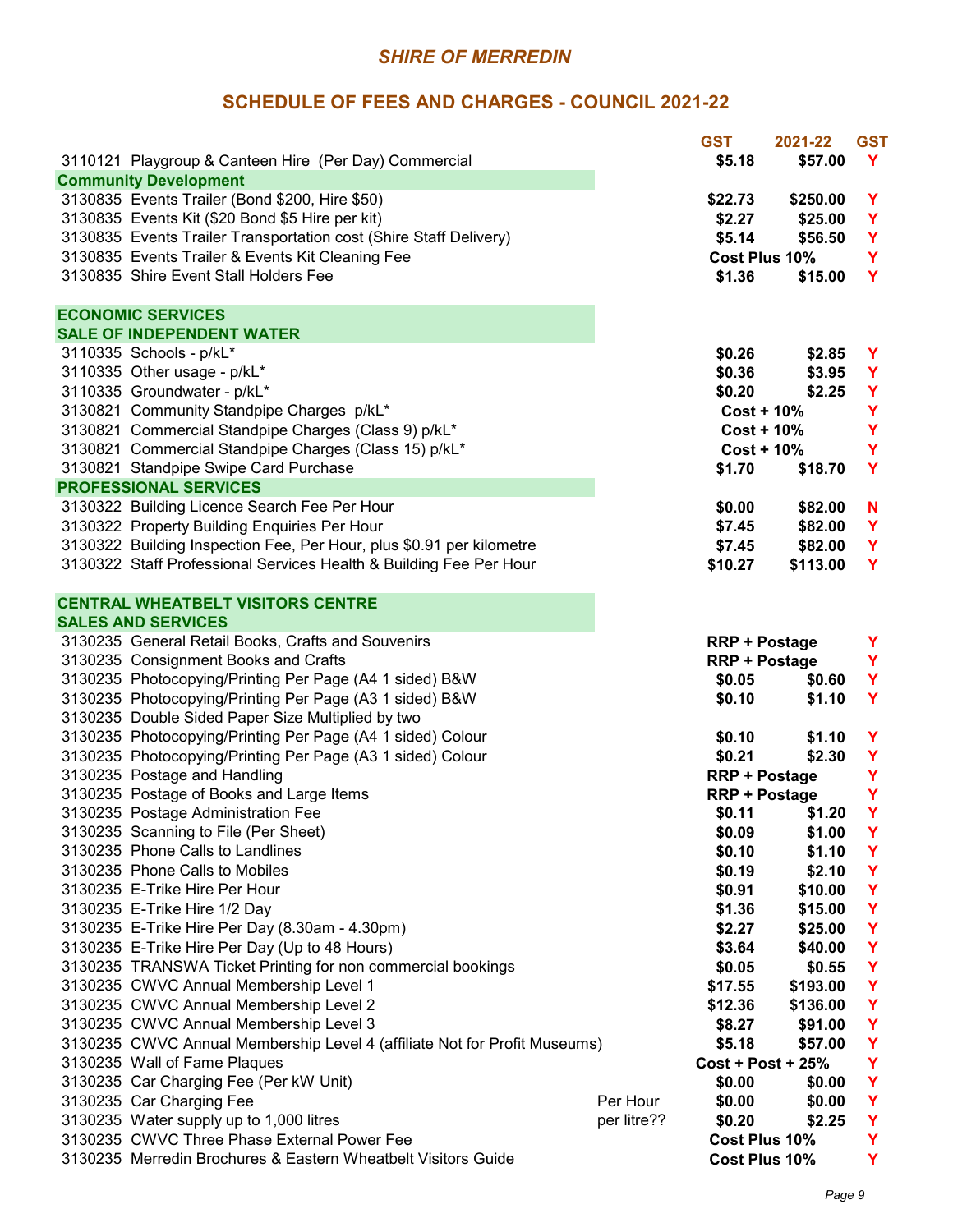#### **SCHEDULE OF FEES AND CHARGES - COUNCIL 2021-22**

|                      |                                                                         | <b>GST</b> | 2021-22  | <b>GST</b>  |
|----------------------|-------------------------------------------------------------------------|------------|----------|-------------|
| <b>PRIVATE WORKS</b> |                                                                         |            |          |             |
|                      | PLANT INCLUSIVE OF LABOUR - per hour charge (max. 8 hrs per day)        |            |          |             |
| 3140120 Grader       |                                                                         | \$21.09    | \$232.00 | Y           |
|                      | 3140120 Large Loader                                                    | \$21.73    | \$239,00 | Y           |
|                      | 3140120 Small Loader                                                    | \$19.64    | \$216.00 | Y           |
|                      | 3140120 6 Wheel Truck                                                   | \$19.27    | \$212.00 | Y           |
|                      | 3140120 Water Truck                                                     | \$20.64    | \$227,00 | Y           |
|                      | 3140120 Small Truck                                                     | \$13.55    | \$149.00 | Y           |
|                      | 3140120 Tractor with Slasher/Rotary Hoe                                 | \$18.91    | \$208.00 | Y           |
|                      | 3140120 Vibrating Roller                                                | \$25.73    | \$283.00 | Y           |
|                      | 3140120 Self Propelled Roller                                           | \$21.73    | \$239.00 | Y           |
|                      | 3140120 Cherry Picker                                                   | \$20.18    | \$222,00 | Y           |
|                      | 3140120 Skid steer Loader                                               | \$15.64    | \$172.00 | Y           |
|                      | 3140120 Skid steer Loader with Stump Grinder                            | \$22.91    | \$252.00 | Y           |
|                      | 3140120 Skid steer Loader with Trencher                                 | \$21.73    | \$239.00 | Y           |
|                      | 3140120 Backhoe/Loader                                                  | \$18.18    | \$200.00 | Y           |
|                      | 3140120 Backhoe/Loader with Post Hole Digger                            | \$23.18    | \$255.00 | Y           |
|                      | 3140120 Tree Planter (no labour supplied)                               | \$2.91     | \$32.00  | $\mathbf Y$ |
|                      | 3140120 Work Utilities                                                  | \$13.09    | \$144.00 | Y           |
|                      | 3140120 Supervision                                                     | \$11.73    | \$129.00 | Y           |
| 3140120 Labour       |                                                                         | \$5.64     | \$62.00  | Y           |
|                      | 3140120 Labour with penalty rates                                       | \$8.09     | \$89.00  | Y           |
|                      | <b>MATERIAL CARTAGE &amp; DELIVERY CHARGES (within town boundary)</b>   |            |          |             |
|                      | 3140120 Gravel / Yellow sand per cubic metre Delivered                  | \$4.18     | \$46.00  | Y           |
|                      | 3140120 Gravel / Yellow sand per cubic metre from stockpile - load self | \$1.09     | \$12.00  | Y           |
|                      | 3140120 Gravel / Yellow sand per cubic metre - loaded by Shire          | \$1.91     | \$21.00  | Y           |
|                      | 3140120 Out of Town Delivery Charge (Per Km Return Trip)                | \$0.22     | \$2.39   | Y           |

#### *Definitions*

*Commercial Hire :Profit Making Organisations including Government Dept., excluding Schools.*

*Community Hire: Charitable / Community Group/ Non Profit Fundraising/Individual:(Funeral / church/wedding etc.)*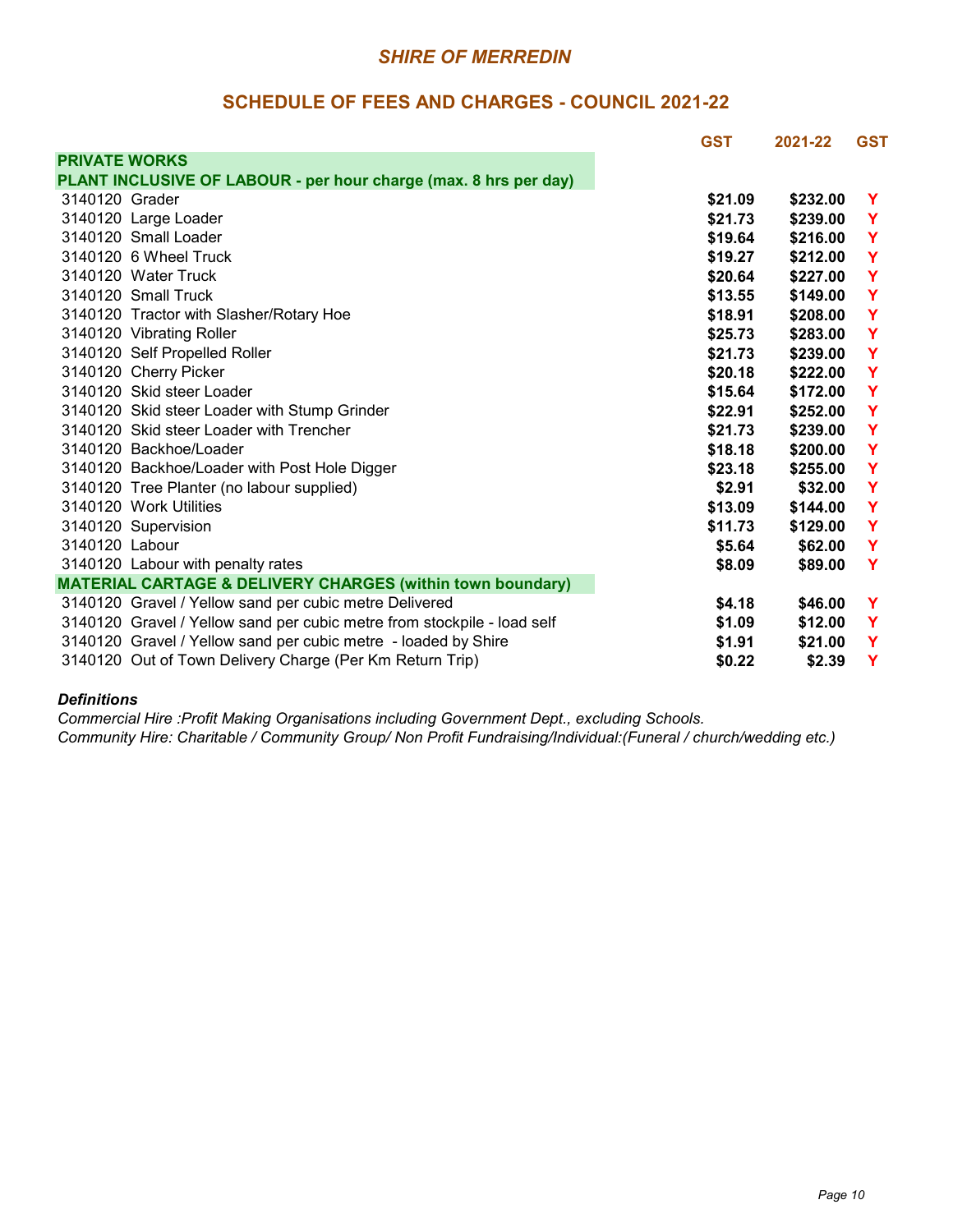#### **SCHEDULE OF FEES AND CHARGES - STATUTORY 2021-22**

|                                                                                                                               | 2021-22  | <b>GST</b> |
|-------------------------------------------------------------------------------------------------------------------------------|----------|------------|
| <b>LAW, ORDER &amp; PUBLIC SAFETY</b>                                                                                         |          |            |
| DOG FEES AND CHARGES (DOG ACT, 1976)                                                                                          |          |            |
| <b>Annual Registration:</b>                                                                                                   | \$20.00  |            |
| 3050221 *Sterilised Dog or Bitch<br>3050221 Unsterilised Dog or Bitch                                                         | \$50.00  | N<br>N     |
| <b>Three Year Registration:</b>                                                                                               |          |            |
| 3050221 *Sterilised Dog or Bitch                                                                                              | \$42.50  | N          |
| 3050221 Unsterilised Dog or Bitch                                                                                             | \$120.00 | N          |
| <b>Lifetime Registration:</b>                                                                                                 |          |            |
| 3050221 *Sterilised Dog or Bitch                                                                                              | \$100.00 | N          |
| 3050221 Unsterilised Dog or Bitch                                                                                             | \$250.00 | N          |
| All Pensioners receive a 50% discount off fee. Registrations after 31st May receive a 50% discount off the above fees         |          |            |
| *Must sight certificate signed by a registered vet, a statutory declaration or sight ear tattoo for sterilisation concession. |          |            |
|                                                                                                                               |          |            |
| 3050240 Unregistered Dog                                                                                                      | \$200.00 | N          |
| 3050240 Failure to Give Notice of New Owner                                                                                   | \$200.00 | N          |
| 3050240 Keeping More than the Prescribed Number of Dogs                                                                       | \$200.00 | N          |
| 3050240 Breach of Kennel Establishment Licence                                                                                | \$200.00 | N          |
| 3050240 Dog in Public Place without Collar or Registration Tag                                                                | \$200.00 | N          |
| 3050240 Owners Name and Address not on Collar                                                                                 | \$200.00 | N          |
| 3050240 Dog not held by a Leash in Certain Public Places                                                                      | \$200.00 | N          |
| 3050240 Failure to Control Dog in Exercise Areas and Rural Areas                                                              | \$200.00 | N          |
| 3050240 Greyhound not Muzzled                                                                                                 | \$200.00 | N          |
| 3050240 Dog in a Place without Consent                                                                                        | \$200.00 | N          |
| 3050240 Failure to Submit Dog for Veterinary Examination                                                                      | \$100.00 | N          |
| 3050240 Dog causing a Nuisance                                                                                                | \$200.00 | N          |
| 3050240 Failure to Produce Document Issued under the Act                                                                      | \$200.00 | N          |
| 3050240 Failure of Alleged Offender to give Name and Address                                                                  | \$200.00 | N          |
| Dangerous Dogs - As Per Dog Act Regulations                                                                                   |          |            |
| *All Dogs three months of age and over must be licensed. Licences are due on                                                  |          |            |
| November 1 of each year and can be paid at the Shire of Merredin during normal office                                         |          |            |
| hours. All matters relating to dangerous dogs must be referred to the Ranger                                                  |          |            |
| <b>CAT FEES AND CHARGES (CAT REGULATIONS, 2012)</b>                                                                           |          |            |
| <b>Annual Registration:</b>                                                                                                   |          |            |
| 3050221 If application is made after 31 May until the next 31 October                                                         | \$10.00  | N          |
| 3050221 Otherwise                                                                                                             | \$20.00  | N          |
| 3050221 Three Year Registration:                                                                                              | \$42.50  | N          |
| 3050221 Lifetime Registration:                                                                                                | \$100.00 | N          |
| <b>Cat breeding:</b>                                                                                                          |          |            |
| 3050221 Breeding \$/cat (male or female)                                                                                      | \$200.00 | - N        |
| All pensioners are entitled to a 50% discount off the registration fee                                                        |          |            |
|                                                                                                                               |          |            |
| <b>PREVENTATIVE SERVICES &amp; HEALTH ADMINISTRATION &amp; INSPECTION</b>                                                     |          |            |
| <b>HEALTH ACT 1911</b>                                                                                                        |          |            |
| 3030421 Stable Licence p.a. - Council Resolution 27807 15/02/05                                                               | \$30.00  | N          |
| 3030421 Application to construct/install an apparatus for sewerage treatment                                                  | \$118.00 | N          |
| 3070420 Inspection fee (1 or 2 major fixtures)                                                                                | \$118.00 | N          |
| 3070420 Each Additional Fixtures                                                                                              | \$30.00  | N          |
| 3070420 Re-inspection fee                                                                                                     | \$50.00  | N          |
| 3070420 Application fee to Department of Health (with local government report)                                                | \$79.00  | N          |
| 3070420 Application fee to Department of Health (without local government report)                                             | \$118.00 | N          |
| <b>Offensive Trades:</b>                                                                                                      |          |            |
| 3030421 Slaughterhouse/Piggeries/knackeries/poultry processing establishments/poultry farming /rabbit                         | \$298.00 | N          |
| 3030421 Seafood processing establishments (whole fish, shellfish & crustacean cleaned and prepared)                           | \$298.00 | N          |
| 3030421 Artificial manure depots/manure works/fish curing establishments                                                      | \$211.00 | N          |
| 3030421 Bone Mills/Place for storing, drying or preserving bones/blood drying/gut scraping, preparation                       | \$171.00 | N          |
| 3030421 Fat melting, fat extracting or tallow melting establishments:                                                         |          |            |
| 3030421 a) butcher shop or similar                                                                                            | \$171.00 | N          |
| 3030421 b)larger establishments                                                                                               | \$298.00 | N          |
| 3030421 Laundries, dry cleaning establishments                                                                                | \$147.00 | N          |
| 3030421 Any other offensive trade not specified                                                                               | \$298.00 | N          |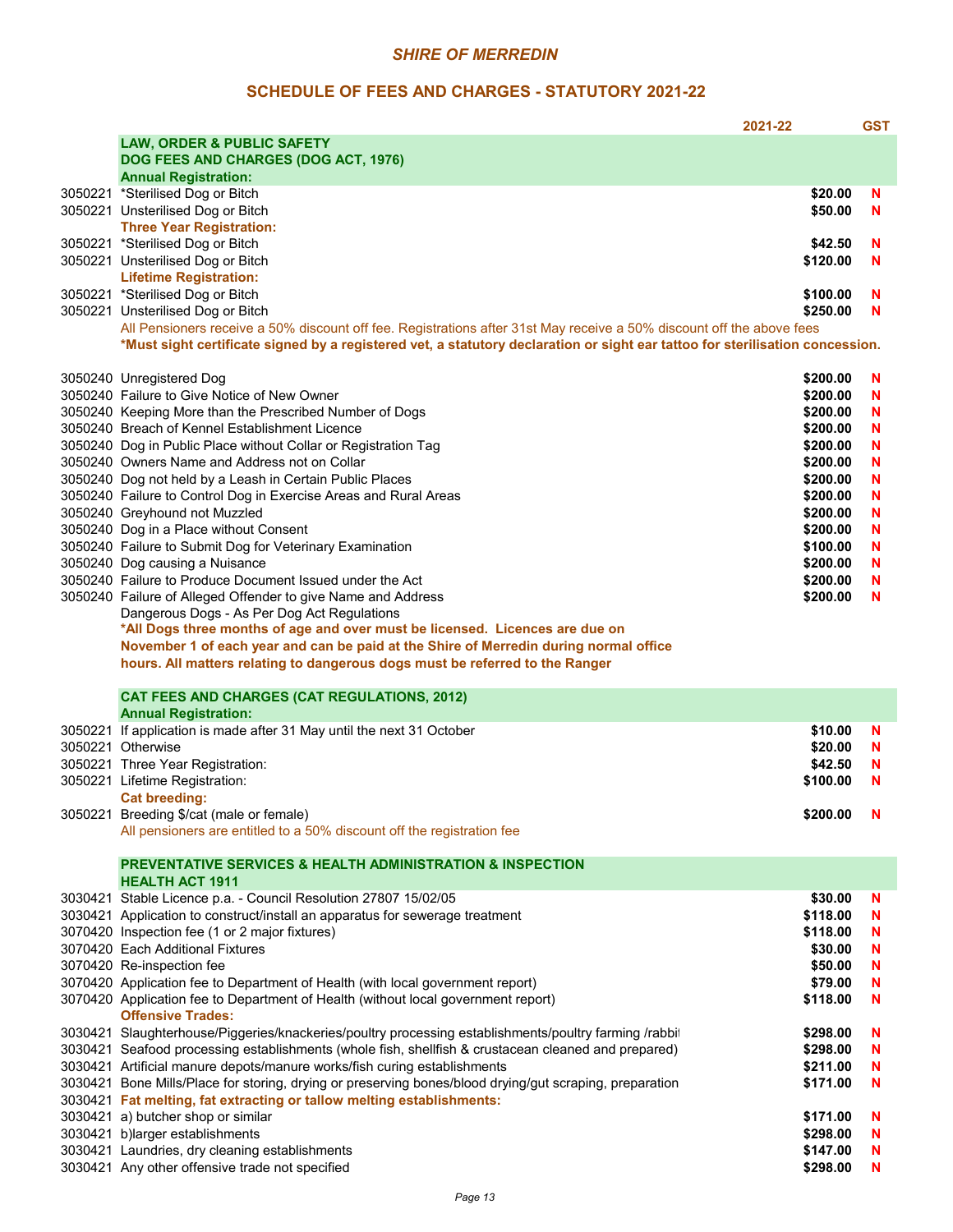#### **SCHEDULE OF FEES AND CHARGES - STATUTORY 2021-22**

|         |                                                                                                                                                   | 2021-22                                                                      | <b>GST</b> |
|---------|---------------------------------------------------------------------------------------------------------------------------------------------------|------------------------------------------------------------------------------|------------|
|         | <b>CARAVAN PARK AND CAMPING GROUNDS REGULATIONS 1997</b>                                                                                          |                                                                              |            |
|         | <b>APPLICATION FEES</b>                                                                                                                           |                                                                              |            |
|         | 3130221 Application for grant or renewal of licence regulation 45<br>Or amount calculated by multiplying the relevant amount set out below by the | \$200.00                                                                     | N          |
|         | 3130221 a) long stay sites, \$/site                                                                                                               | \$6.00                                                                       | N          |
|         | 3130221 b) short stay sites and sites in transit parks                                                                                            | \$6.00                                                                       | N          |
|         | 3130221 c) camp sites                                                                                                                             | \$3.00                                                                       | N          |
|         | 3130221 d) overflow site                                                                                                                          | \$1.50                                                                       | N          |
|         | 3130221 Additional fee by way of penalty for renewal after expiry                                                                                 | \$20.00                                                                      | N          |
|         | 3130221 Temporary licence (pro rata amount of the fee payable for the period of time for which the                                                | \$100.00                                                                     | N          |
|         | 3130221 Transfer of licence                                                                                                                       | \$100.00                                                                     | N          |
|         | <b>BUILDING CONTROL</b>                                                                                                                           |                                                                              |            |
|         | <b>BUILDING PERMITS</b>                                                                                                                           |                                                                              |            |
|         | <b>Of Declared Value:</b>                                                                                                                         |                                                                              |            |
|         | 3130320 Class 1 or 10 - Uncertified                                                                                                               | 0.32% of Estimated Value<br>not less than \$110.00                           | N          |
|         | 3130320 Class 1 or 10 - Certified                                                                                                                 | 0.19% of Estimated Value<br>not less than \$110.00                           | N          |
|         | 3130320 Class 2 to 9 - Certified Application                                                                                                      | 0.09% of Estimated Value<br>not less than \$110.00                           | N          |
|         | 3130320 Application to Amend a Building Permit (Uncertified)                                                                                      | 0.32% of Estimated Value<br>not less than \$110.00                           | N          |
|         | 3130320 Application for Demolition Licence of Class 1 and 10 Buildings                                                                            | \$110.00                                                                     | N          |
|         | 3130320 Application for Demolition Licence of Class 2 and 9 Buildings                                                                             | \$110 for each storey of the<br>building                                     | N          |
|         | 3130320 Request to provide Certificate of Construction Compliance                                                                                 | $$110.00 + travel + GST$                                                     |            |
|         | 3130320 Request to provide Certificate of Building Compliance                                                                                     |                                                                              | N          |
|         | 3130320 Application for Building approval certificate for unauthorised work                                                                       | 0.38% of Estimated Value<br>not less than \$110.00                           | N          |
|         | 3130320 Application for Building approval certificate for building with authorisation (class 1 and 10)<br><b>OCCUPANCY APPLICATIONS</b>           | \$110.00                                                                     | N          |
|         | 3130320 Application for occupancy permit for completed Class 2-9 Buildings                                                                        | \$110.00                                                                     | N          |
|         | 3130320 Application for occupancy permit for incomplete buildings                                                                                 | \$110.00                                                                     | N          |
|         | 3130320 Application for modification of permit for additional use on a temporary basis                                                            | \$110.00                                                                     | N          |
|         | 3130320 Application for replacement of permit for a permanent change use                                                                          | \$110.00                                                                     | N          |
|         | 3130320 Application for occupancy permit or building certificate of strata scheme or subdivision                                                  | \$11.60 for each strata unit<br>but not less than \$110.00                   | N          |
|         | 3130320 Application for Occupancy permit or unauthorised class 2-9 Buildings                                                                      | 0.18% of Estimated Value<br>not less than \$110.00<br>0.38% of the estimated | N          |
| 3130320 | Application for a building approval certificate for a building or an incidental structure in<br>respect of which unauthorised work has been done  | value of the unauthorised<br>work but not less than<br>\$110.                | N          |
|         | 3130320 Application for occupancy permit or unauthorised class 2-9 building Certified                                                             | \$110.00                                                                     | N          |
|         | 3130320 Application for occupancy permit for building with existing authorisation                                                                 | \$110.00                                                                     | N          |